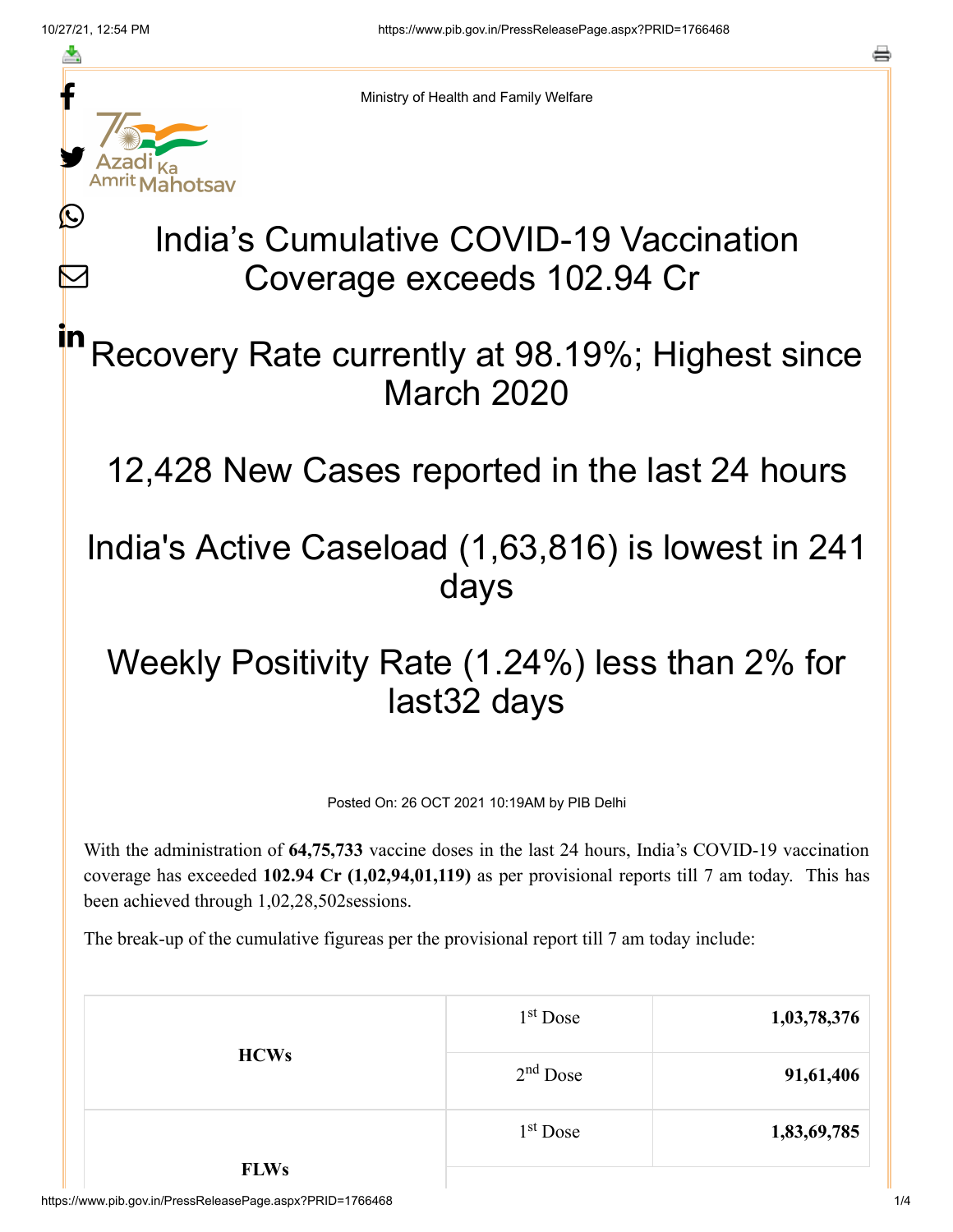| f                    |                             | $2nd$ Dose           | 1,57,60,430  |
|----------------------|-----------------------------|----------------------|--------------|
|                      |                             | 1 <sup>st</sup> Dose | 40,94,98,214 |
|                      | Age Group 18-44 years       | $2nd$ Dose           | 12,88,99,829 |
| $\bigcirc$           |                             | 1 <sup>st</sup> Dose | 17,25,40,509 |
| $\color{red} \nabla$ | Age Group 45-59 years<br>in | $2nd$ Dose           | 9,20,43,343  |
|                      |                             | 1 <sup>st</sup> Dose | 10,83,99,191 |
|                      | Over 60 years               | $2nd$ Dose           | 6,43,50,036  |
| <b>Total</b>         |                             | 1,02,94,01,119       |              |

The recovery of**15,951** patients in the last 24 hours has increased the cumulative tally of recovered patients (since the beginning of the pandemic) to **3,35,83,318.**

Consequently, India's recovery rate stands at **98.19%**. Recovery Rate is currently at its highest peak since March 2020.



Sustained and collaborative efforts by the Centre and the States/UTs continue the trend of less than 50,000 Daily New Cases that is being reported for 121 consecutive days now.

**12,428 new cases** were reported in the last 24 hours. This is the lowest in 238 days.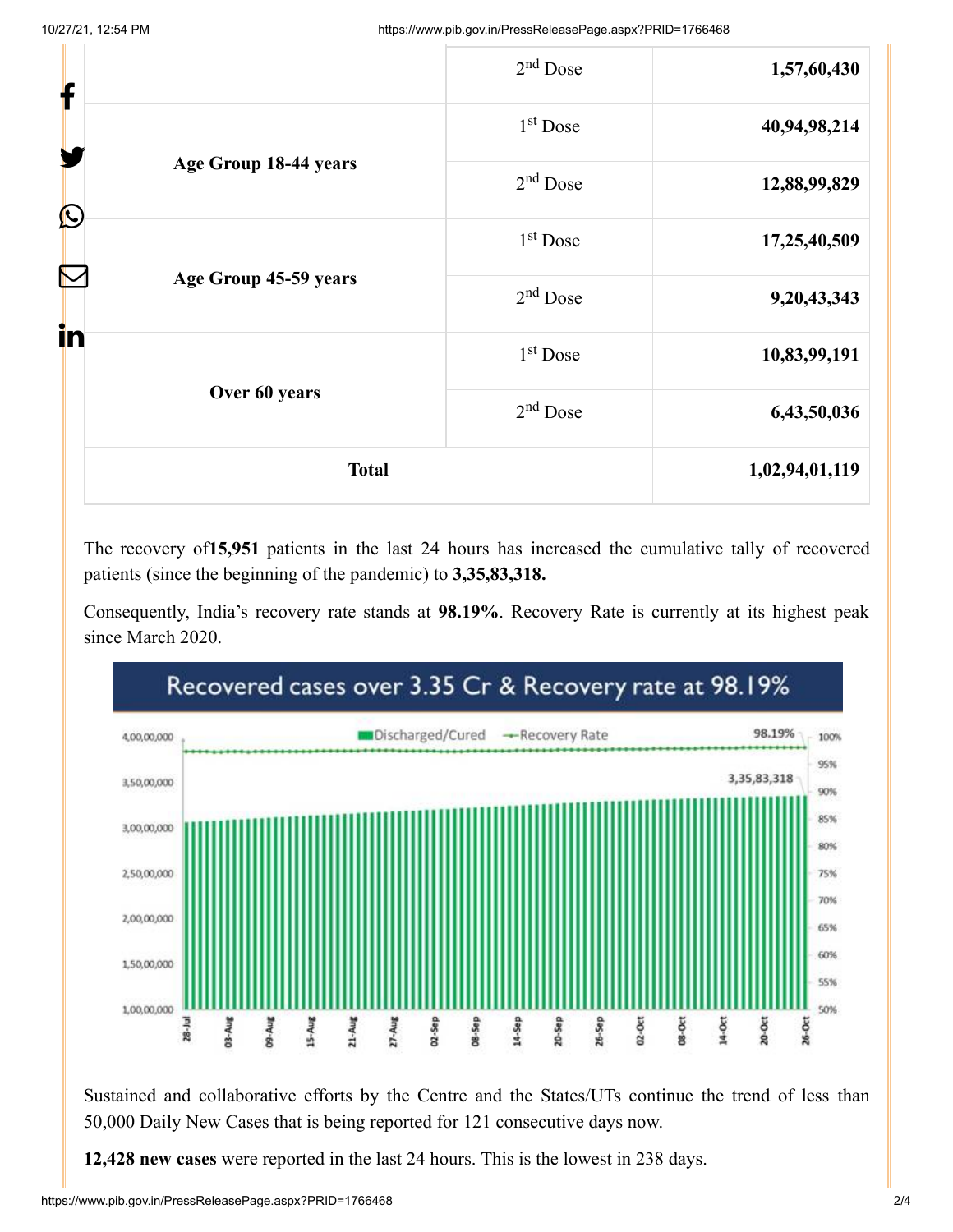10/27/21, 12:54 PM https://www.pib.gov.in/PressReleasePage.aspx?PRID=1766468



The Active Caseload remains below 2 lakh mark and is presently at**1,63,816 which is lowest in 241 days.**Active cases presently constitute **0.48%** of the country's total Positive Cases, which **is lowest since March 2020.**



The testing capacity across the country continues to be expanded. The last 24 hours saw a total of

11,31,826tests being conducted. India has so far conducted over**60.19 Cr (60,19,01,543**) cumulative tests.

While testing capacity has been enhanced across the country, **Weekly Positivity Rate at 1.24% remains less than 2% for the last 32 days now.** The **Daily Positivity rate reported to be1.10%.** The daily Positivity rate has remained below2% for last 22 days and below 3% for 57 consecutive days now.